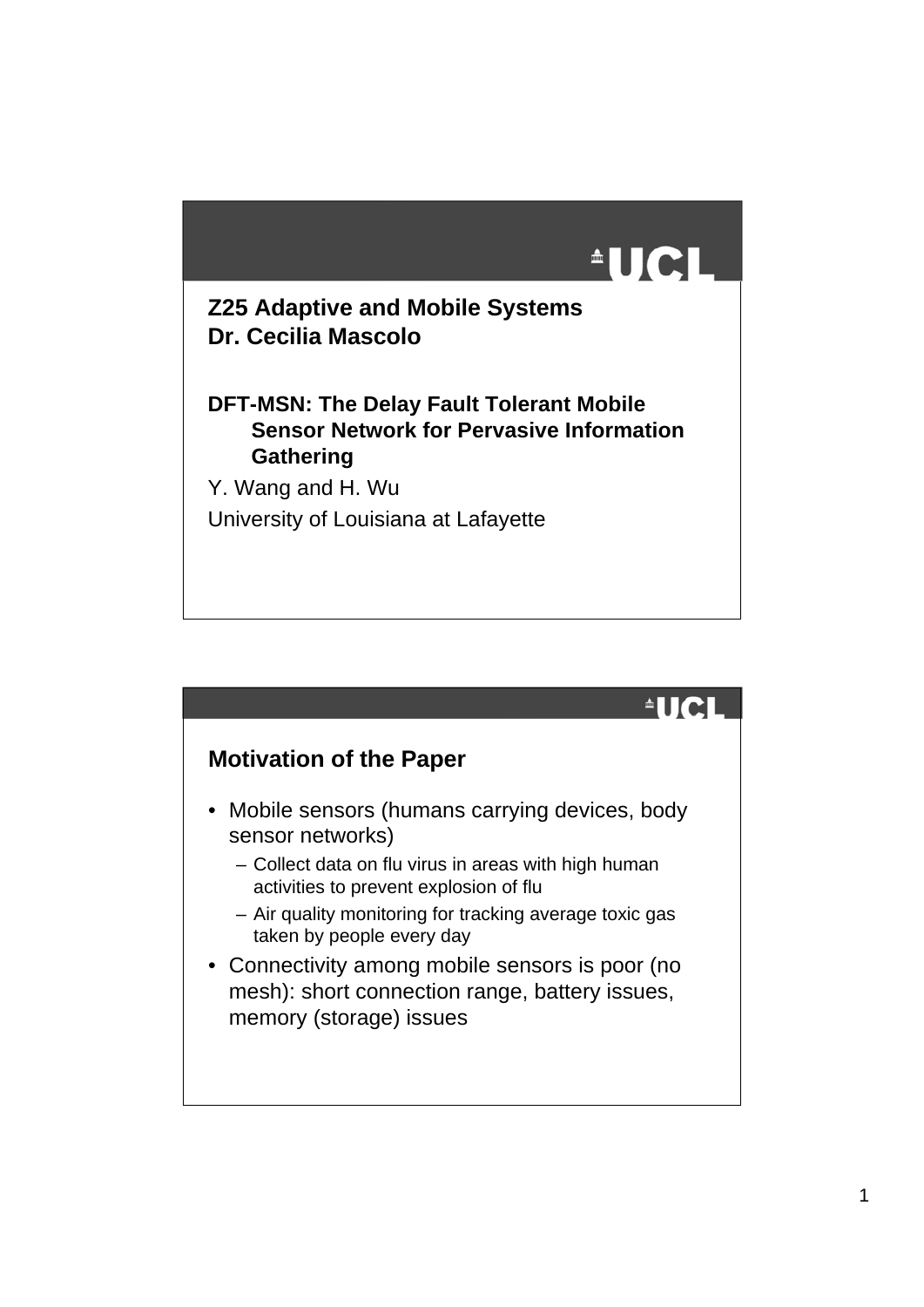

### **Topic of this Paper**

- Delay and fault tolerant mobile sensor network for pervasive information gathering
- Wearable sensor nodes forming loosely connected mobile sensor network
- High end sink nodes (HES). Possibly deployed at strategic locations
- Data cannot always be delivered directly to the sensor nodes

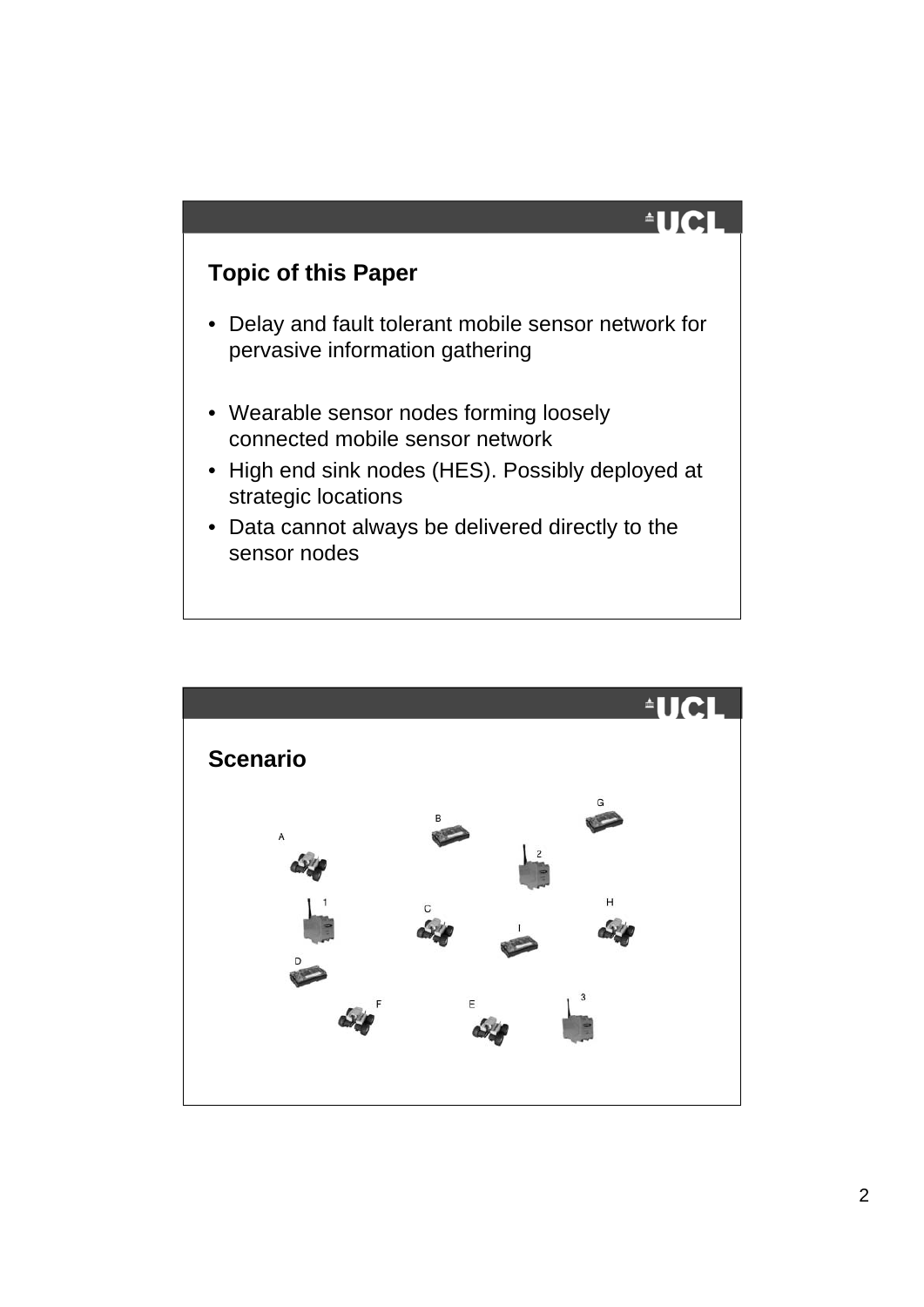$\triangleq$ UCI

### **The network**

- Mobile ad hoc network (with sensor nodes)
	- Sparse
	- Data delivery delay (tolerable)
	- Faults -> redundancy (data will be copied)
	- Limited resources -> buffer size to store data limited
	- Short transmission range
	- Low computing capability
	- Low battery (potentially)

#### **Related Work**

- **ZebraNet**
- DTN research
- CAR
- Prophet
- **Message Ferrying**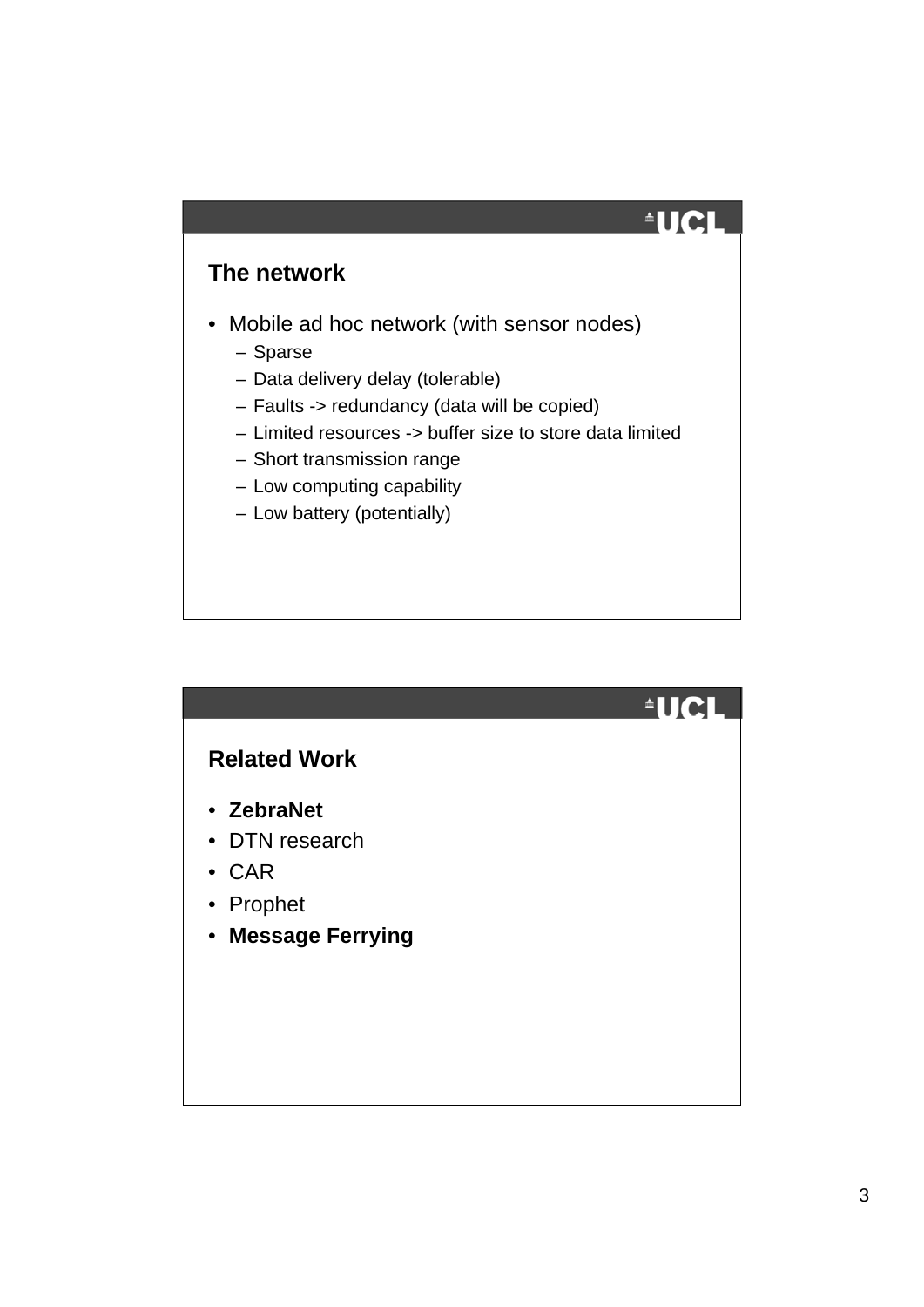# $\triangleq$

### **Basic Approach 1**

- Direct transmission to sink
	- When sensor gets in contact with sink it sends the data
	- No multihop routing
	- Data stored in the queue
	- Sensors active only at certain times
- Analytical and simulation results showing:
	- Increasing message length, traffic load and delivery delay increase and total n of messages in the queues or processed increases (case: infinite buffer)
	- When queues are full messages are dropped (case: finite buffer)
	- See pictures 2a and 2b

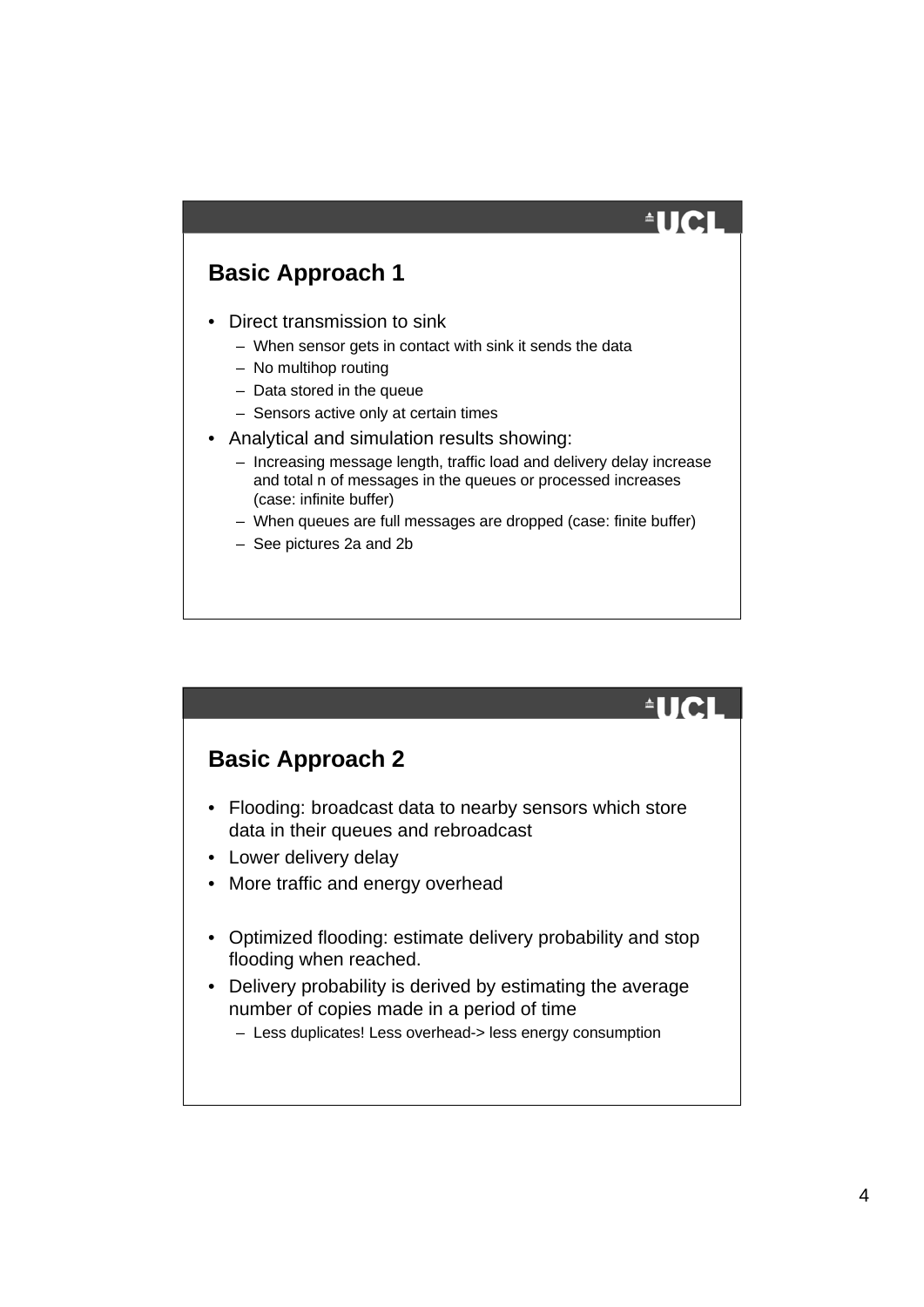# $\triangleq$ UCI

 $\triangleq$ UCI

#### **Comments**

- 1st approach minimizes transmission and energy at the expense of long delays: with high buffer size or low delivery ratio (with limited buffers)
- 2nd approach minimizes delivery delays but it has higher overhead in terms of traffic and energy
- Optimized flooding is based on unlimited buffer size and globally synchronized activation periods
- …quite limiting assumptions in sensor DTN

# **DFT-MSN: the approach**

- *When to transmit data (ie to whom)*
- *Which message to transmit*
- *Which message to drop*
- Nodal delivery probability: likelihood that a sensor I can deliver a message to a sink
- $E(i)=(1-a)[E(i)]+aE(k)$  when transmitting to K
- $E(i)=(1-a)[E(i)]$
- a is used to keep the history
- [E(i)] del prob before the update
- If k is a sink  $E(k)=1$
- $0 < E(i) < 1$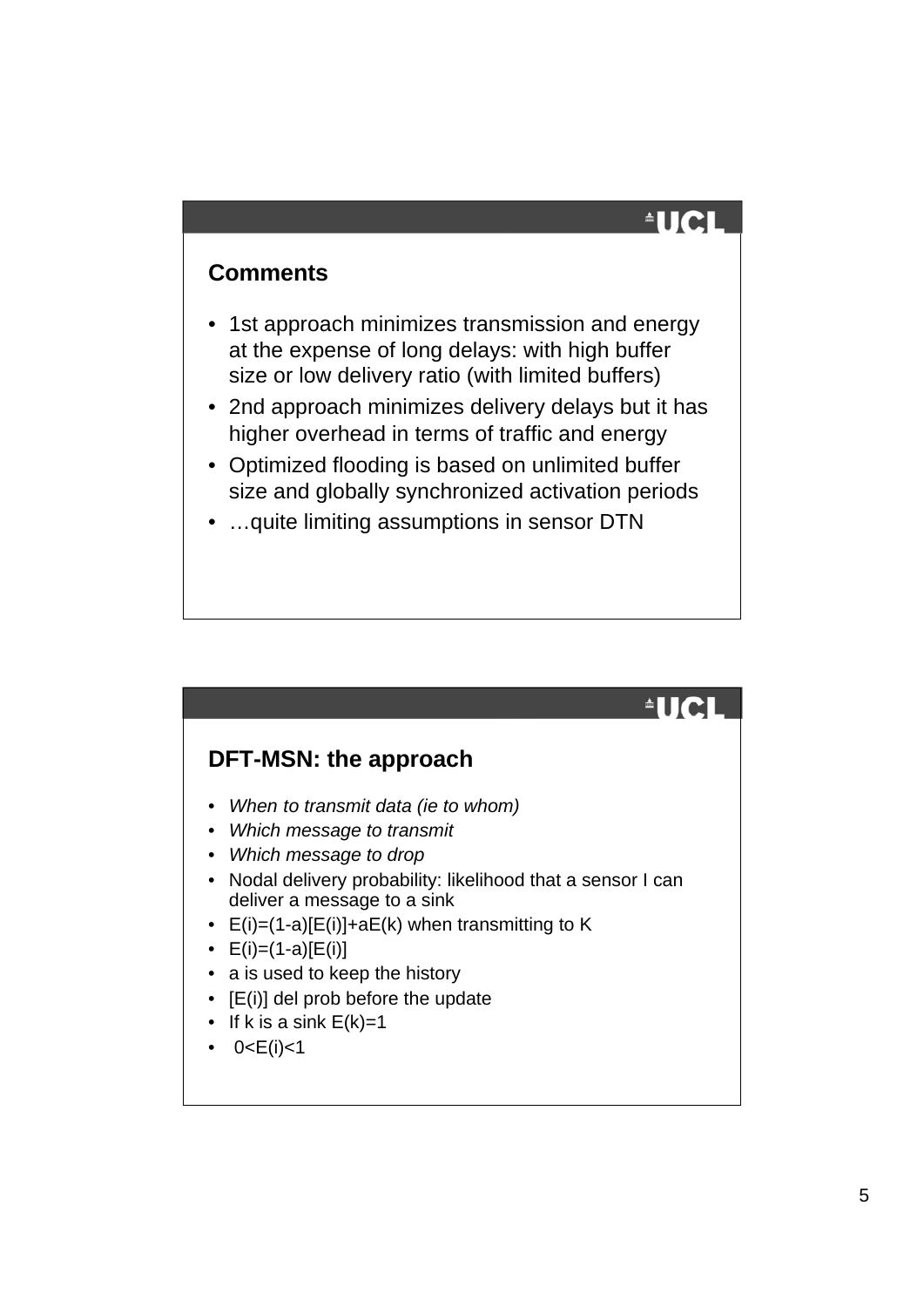## $\triangleq$ UCI

#### **Message fault tolerance**

- Each message carries a field which stores its fault tolerance
- Fij denotes the fault tolerance of message j in the queue of sensor I
- How do we calculate fault tolerance of messages?
	- Delivery probability based
	- Message hop count based

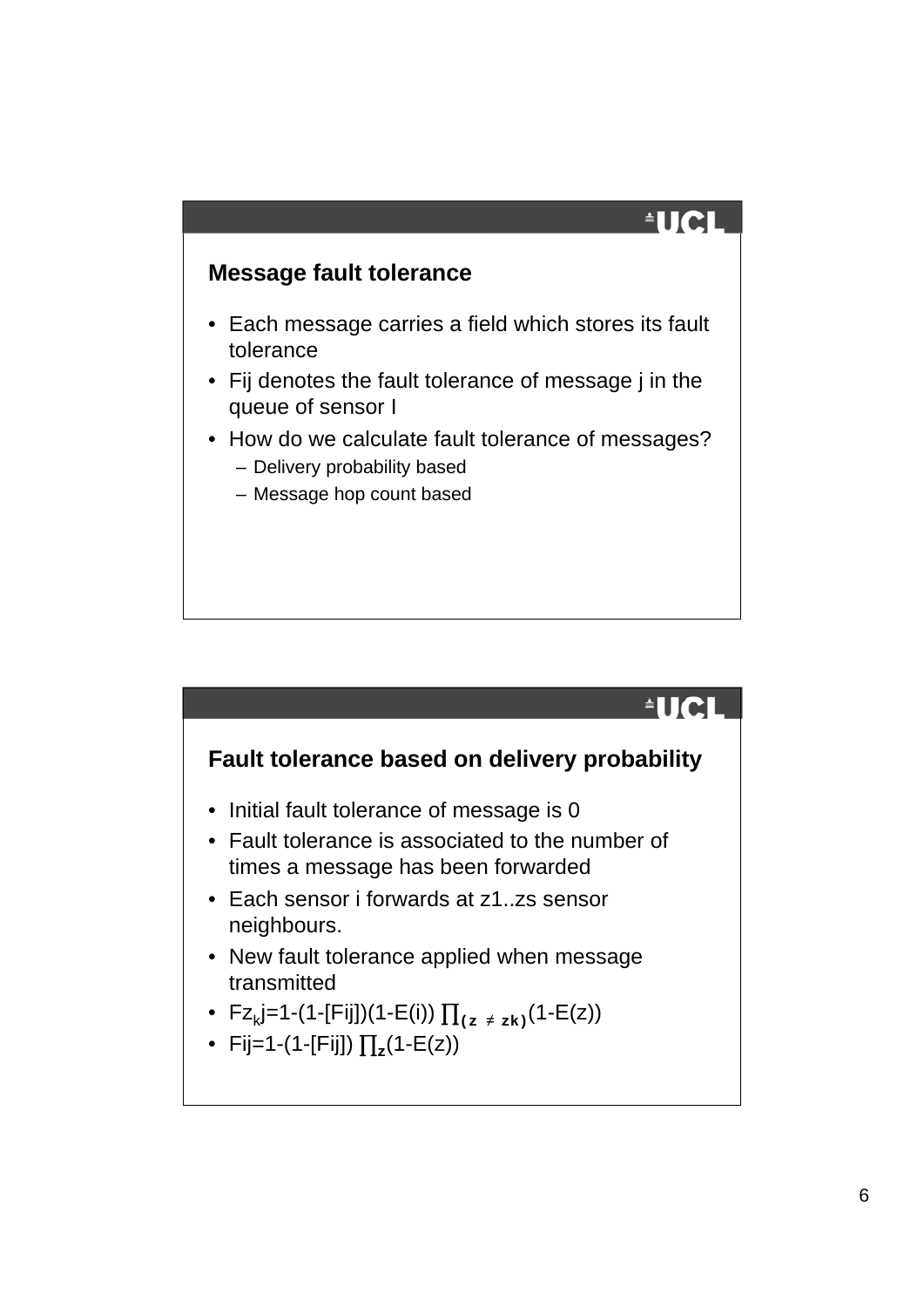### **Data delivery**

- Queue management:
	- Priority based on fault tolerance
	- Small F means the message should be transmitted with high priority (top of queue)
	- An arrived message is dropped when queue is full and its F is larger than the last msg or its F is larger than a threshold

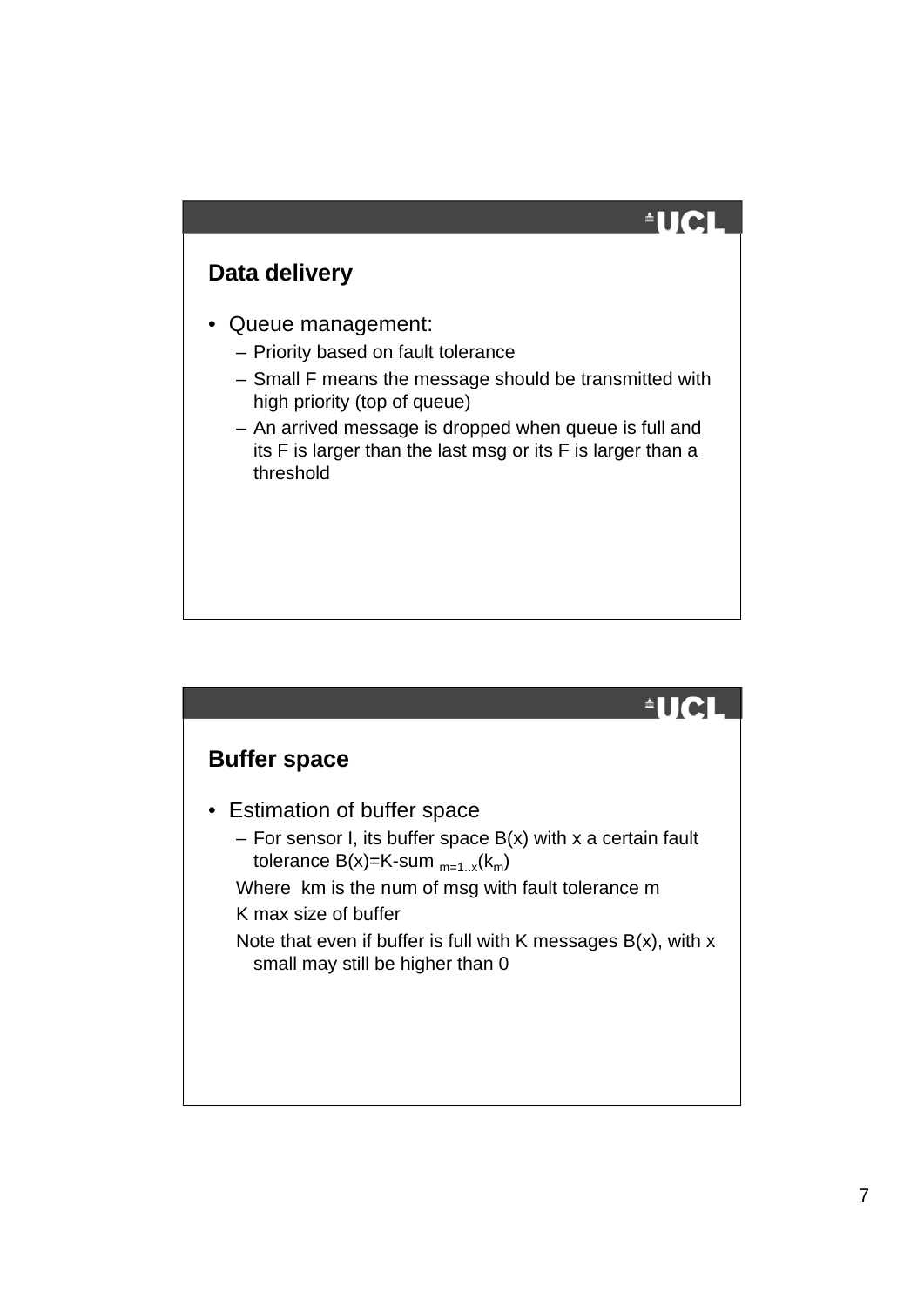# $\triangleq$ UCI

 $^4$ IICI

#### **Data transmission**

- Based on delivery probability
- When contacting neighbors nodes Z, i gets their delivery probability and available buffer space
- Multicasts message j (top of queue) to subset of Z
- This subset (phi) is identified by the algorithm:

### **Identification of receivers for a message**

```
Node i
phi=0
for z:1..Z do
   if E(i) < E(z) and Bz(Fij)>0 then
  phi=phi U z
endif
\texttt{if} \texttt{(1-(1-Fij)} \texttt{]}_{\texttt{(m} \texttt{ }\in \texttt{ }\texttt{phi})} \texttt{(1-E(m))>} \texttt{G} \texttt{ } \texttt{then}break
endif
endfor
G threshold of delivery probability
```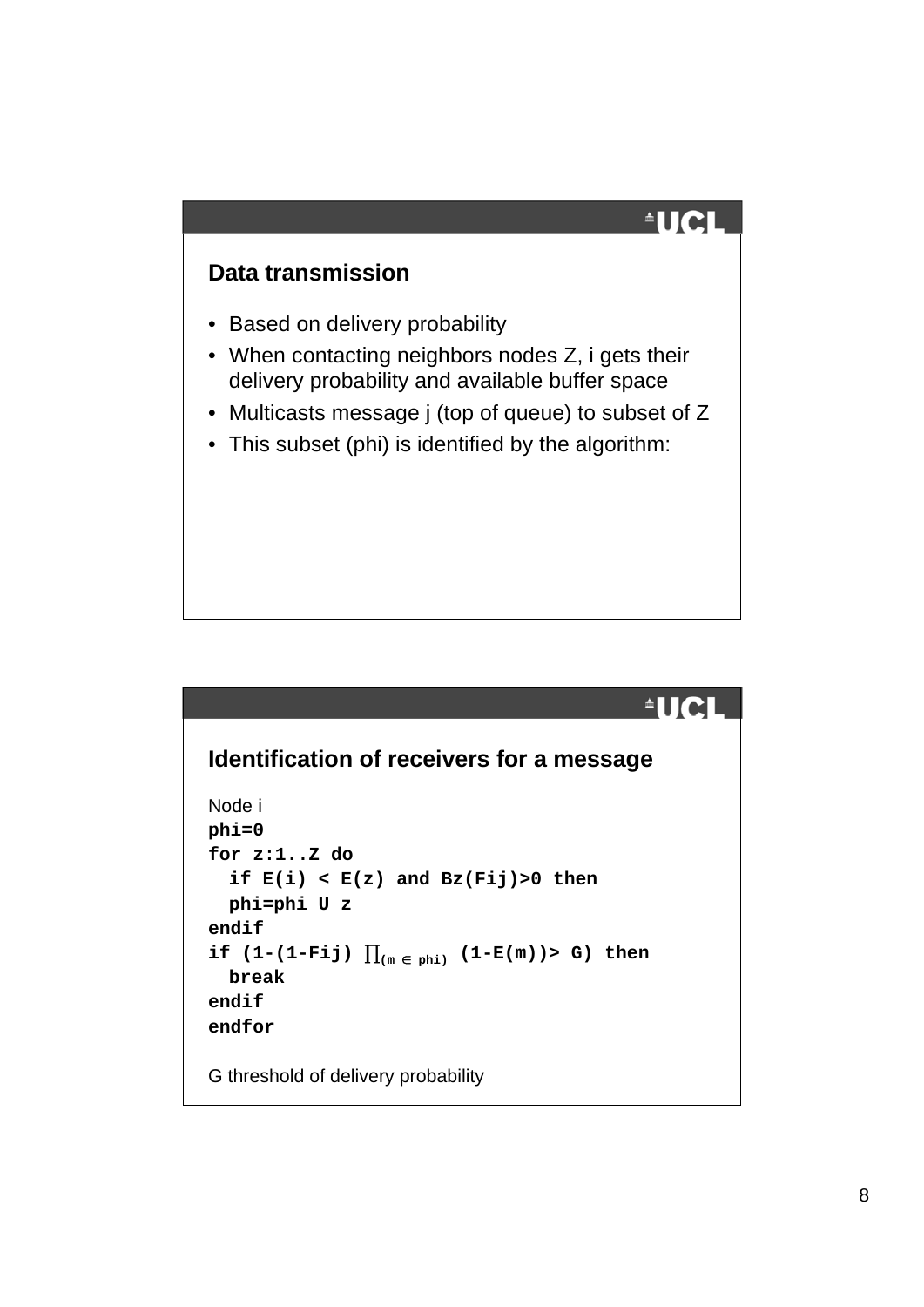### **Evaluation settings**

- 3 sinks (varied for simulations)
- 100 sensors
- 200 sq m/ 25 40 sq m zones
- Speed 0 to 5 m/s
- Probability of moving out of a zone: 20%
- Transmission range 10m
- Buffer 200 msgs
- Sending 0.01msg per sensor per second
- 1000 seconds of simulation

|                                                                  | $\blacksquare$ |
|------------------------------------------------------------------|----------------|
| <b>Evaluation</b>                                                |                |
| • Figure 6a/b<br>• Figure 7a/b<br>• Figure 8b<br>$\bullet$ Fig 9 |                |